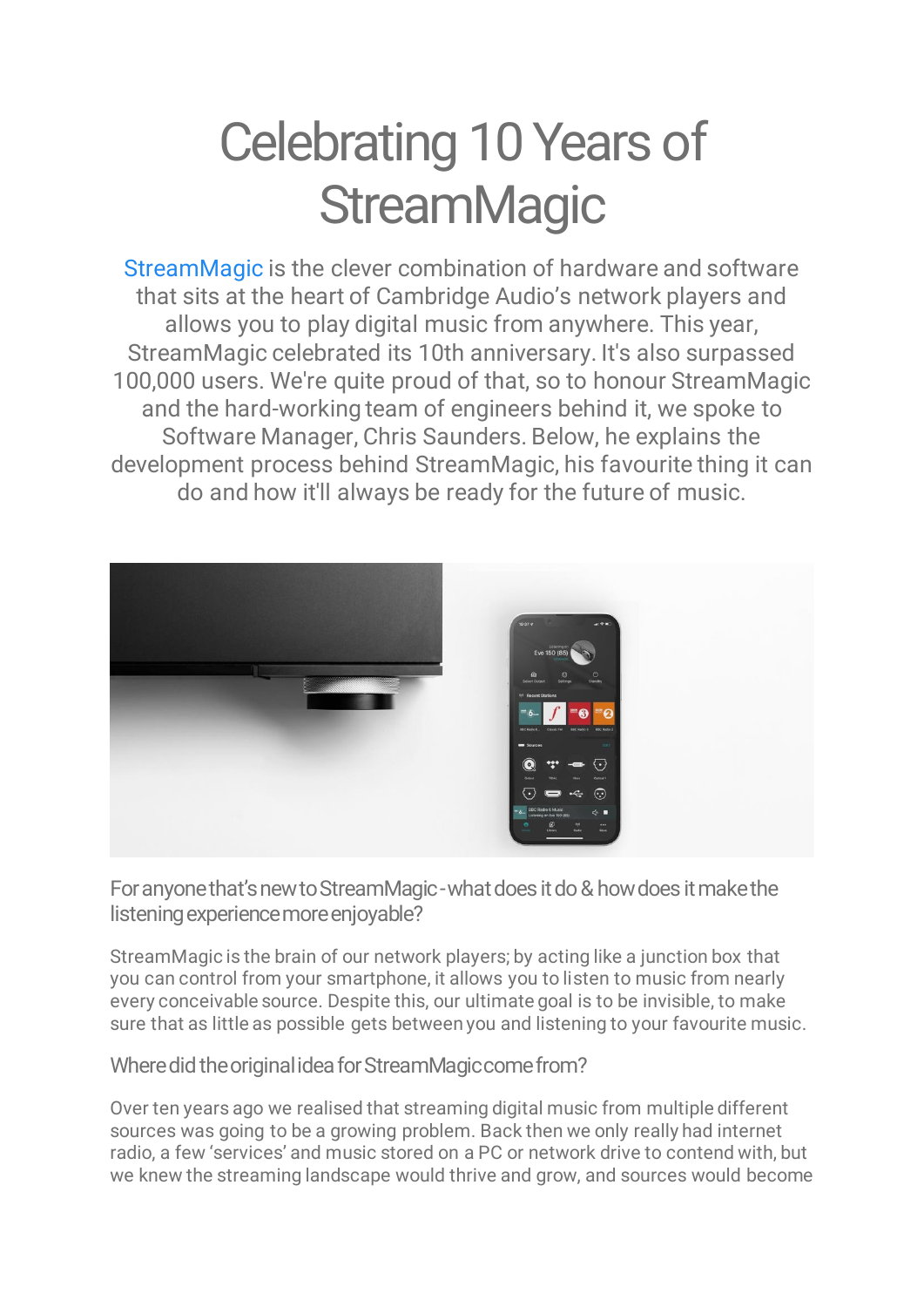more diverse. Now we aim to support as many different technologies in a single box as possible, so that you don't need complicated setups or multiple products to listen to your music, wherever it comes from.

Our original NP30 product allowed you to add digital streaming to your existing hi-fi. We then realised that for a better experience you needed more control over your whole system and, with the Stream Magic 6 and Minx Xi products, we started to realise the power of the smart phone and how our players could be the heart of a system rather than a bolt-on. From there, 8 series, CX series and Edge saw us apply digital streaming to higher spec'd systems before we truly recreated a 'system in a box' with our latest Evo products.

There's been a few variations over the past 10 years, how do you and your team prepare to launch a new version?

Our development team are all in-house (well, mostly, their own houses these days!) and so it really is a team effort. New features, updates and bug fixes are spec'd by the team with input from all over the business including customer support, sales, developers and our quality assurance team. The software for each item is then developed, passed to other engineers for review then tested in isolation by our QA team, and they'll work on getting things perfect with the developers. Once they're happy, the update will be shared with the rest of our internal test team (most of us have multiple products at home) for further testing. Finally, a version is released to our beta testers (visit <https://www.cambridgeaudio.com/beta-testing> to find out how to sign-up) for final checking before it's released into the wild.

Are there any interesting trends you've noticed with the use of StreamMagic over the past decade?

It's fair to say the smartphone has grown in importance as part of our customers' streaming experience. Originally, our app was a handy remote control that you could live without. It now provides all the functionality you need to set up your product, tailor it's performance and functionality and choose music from various sources. However, with the dawn of technologies like Spotify Connect and AirPlay the part smartphones now play in our system has changed too, with our players often connecting directly to the streaming service app, further allowing you to be immersed in their listening experience.

## What's your favourite thing that StreamMagic can do?

Disappear! As nice as our products are to look at, with services like Chromecast builtin they can easily and seamlessly become totally transparent to the process of listening to music. Sure, you need a voice-enabled product like a Nest Mini to hear you say, "*play BBC Radio 6 Music in the living room*", but you can set your network player to be the default music device in that room and there you go, great sounding music without lifting a finger!

Any tips or tricks for users?